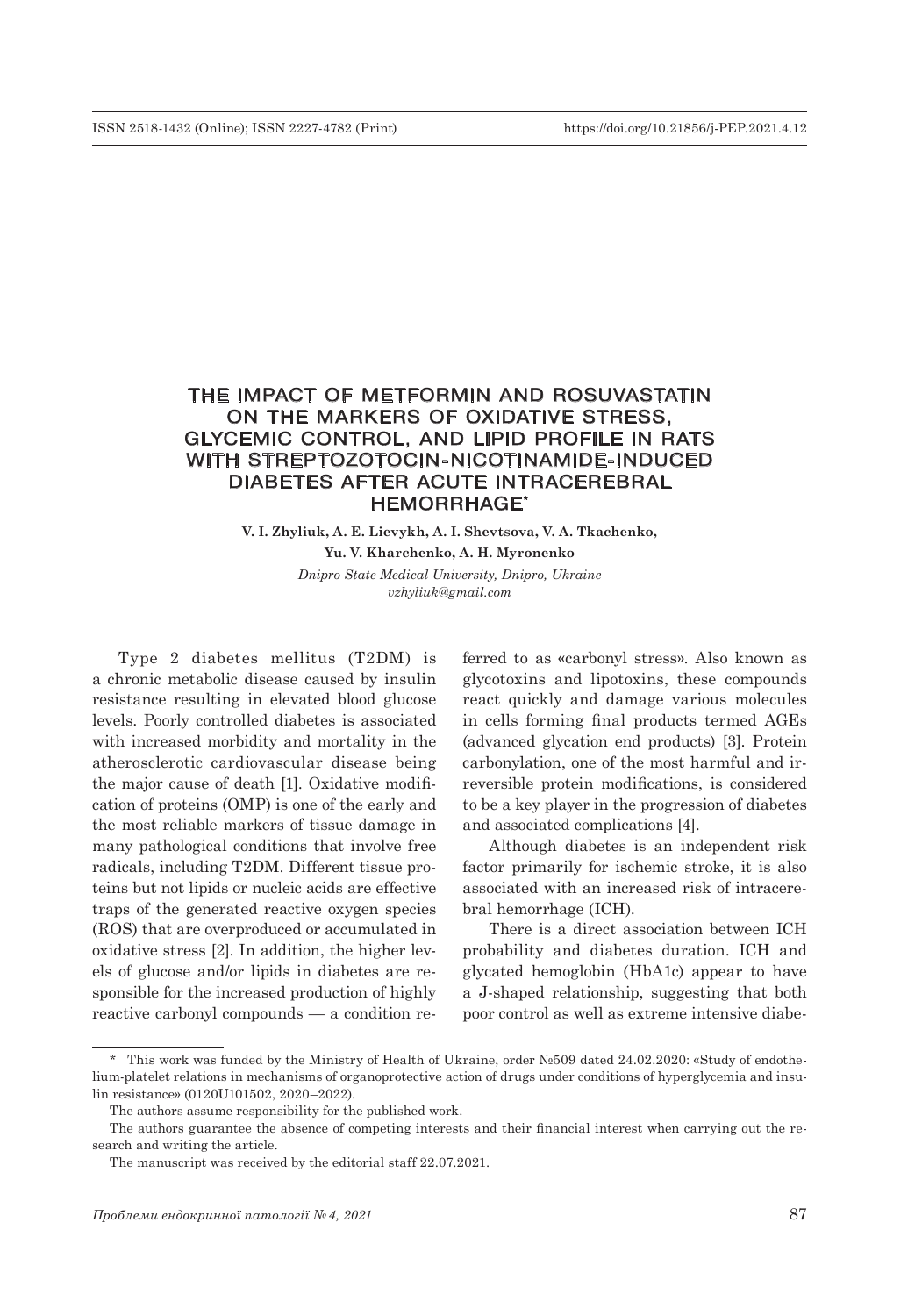tes control might be associated with increased risk of ICH [5].

Metformin is a basic drug for the treatment of T2DM that lowers blood glucose primarily by decreasing hepatic glucose production and reducing insulin resistance. When used as monotherapy, metformin does not cause hypoglycemia and is thus termed as an «anti-hyperglycemic» [6].

3-Hydroxy-3-methylglutaryl coenzyme A (HMG-CoA) reductase inhibitors (atorvastatin, simvastatin, rosuvastatin, etc.) are an important class of therapeutic agents used to control hyperlipidemia and prevent cardiovascular disease in diabetic and nondiabetic patients [7].

Statins were also shown to exhibit non-lipidmodifiable effects called pleiotropic ones, which could be responsible for their additional benefits. The most important pleiotropic anti-atherogenic effects of statins are improvement of endothelial dysfunction, antioxidative properties, anti-inflammatory, anti-proliferative, antithrombotic effects and neoangiogenesis [6].

This comparative research aimed to study the effect of metformin and rosuvastatin on the markers of oxidative stress, glycemic control, and lipid profile in rats with streptozotocin-nicotinamide induced diabetes complicated by an acute intracerebral hemorrhage.

## **MATERIALS AND METHODS**

The study was carried out on 38 male Wistar rats weighing 200-250 g. The study design was approved by the Biomedical Ethics Committee of the Dnipro State Medical University (protocol N 8 dated 17.12.2019). Experiments were performed in compliance with the Directive 86/609/EEC on the protection of animals used for experimental and other scientific purposes.

Type 2 diabetes mellitus was simulated with a single intraperitoneal injection of nicotinamide (NA, 230 mg/kg body weight) and streptozotocin (STZ, 65 mg/kg body weight) in citrate buffer ( $pH = 4.5$ , 0.1 M) to overnight fasted rats [7, 8]. Blood glucose level was measured 72 hours after NA/STZ injection. Animals with values less than 8.3 mmol/L were excluded from the study [7].

ICH in rats was induced by microinjection of 1 μL of bacterial collagenase 0.2 IU/μL (Type IV-S) [9]. On the  $60<sup>th</sup>$  day after NA/STZ injection, a Hamilton microsyringe was inserted into the striatum of anesthetized rats by the following stereotactic coordinates: 0.2 mm anterior, 2.8–3,0 mm lateral, and 5.5 mm ventral to the bregma.

According to the result of the oral glucose tolerance test, all rats with a similar degree of glycemia were randomly divided into five groups: group  $A$  – negative control / naive (saline, 5 ml/kg/day,  $n = 8$ ); group  $B$  — positive control 1 (NA/STZ + saline, 5 ml/kg/day,  $n = 9$ ); group  $C \rightarrow$  positive control 2 (NA/STZ + ICH + saline, 5 ml/kg/day,  $n = 7$ ; group  $D$  —

animals that received metformin, 250 mg/kg/ day (NA/STZ + ICH + Met,  $n = 7$ ); group  $E$  animals that received rosuvastatin, 15 mg/kg/ day  $(NA/STZ + ICH + Ros, n = 7)$ .

The studied drugs were administered intragastrically for 20 days, starting from the 50th day after the induction of diabetes.

Blood glucose level was measured with the blood glucose meter Bionime Rightest GM300 (Bionime Corporation, Switzerland) in blood samples from the tail vein. The oral glucose tolerance test was performed on the 69th day of the study. Overnight fasted animals were given 2 g/kg body weight of 20 % glucose solution by intragastric gavage 2 hours after drug administration. The area under the glycemic curve (AUC) was calculated using GraphPad Prism 9.0 software and expressed as min x mmol/L.

On the 70th day of the study, blood samples were obtained by intracardiac punction from the right ventricle of the heart of anesthetized rats.

Total cholesterol (TC), triglyceride (TG), high-density lipoprotein (HDL), and glucose were measured in blood serum using diagnostic kits («Reagent»; Ukraine). Homocysteine (Hcy) level in serum was measured by enzymatic method using «Homocysteine, enzymatic cycling» kit («DIALAB® G.m.b.H.» Wr. Neudorf, Austria). These markers were assessed with a semiautomatic biochemical analyzer HTI BioChem SA (High Technology Inc., USA).

Glycated hemoglobin (HbA1c) was measured spectrophotometrically in whole blood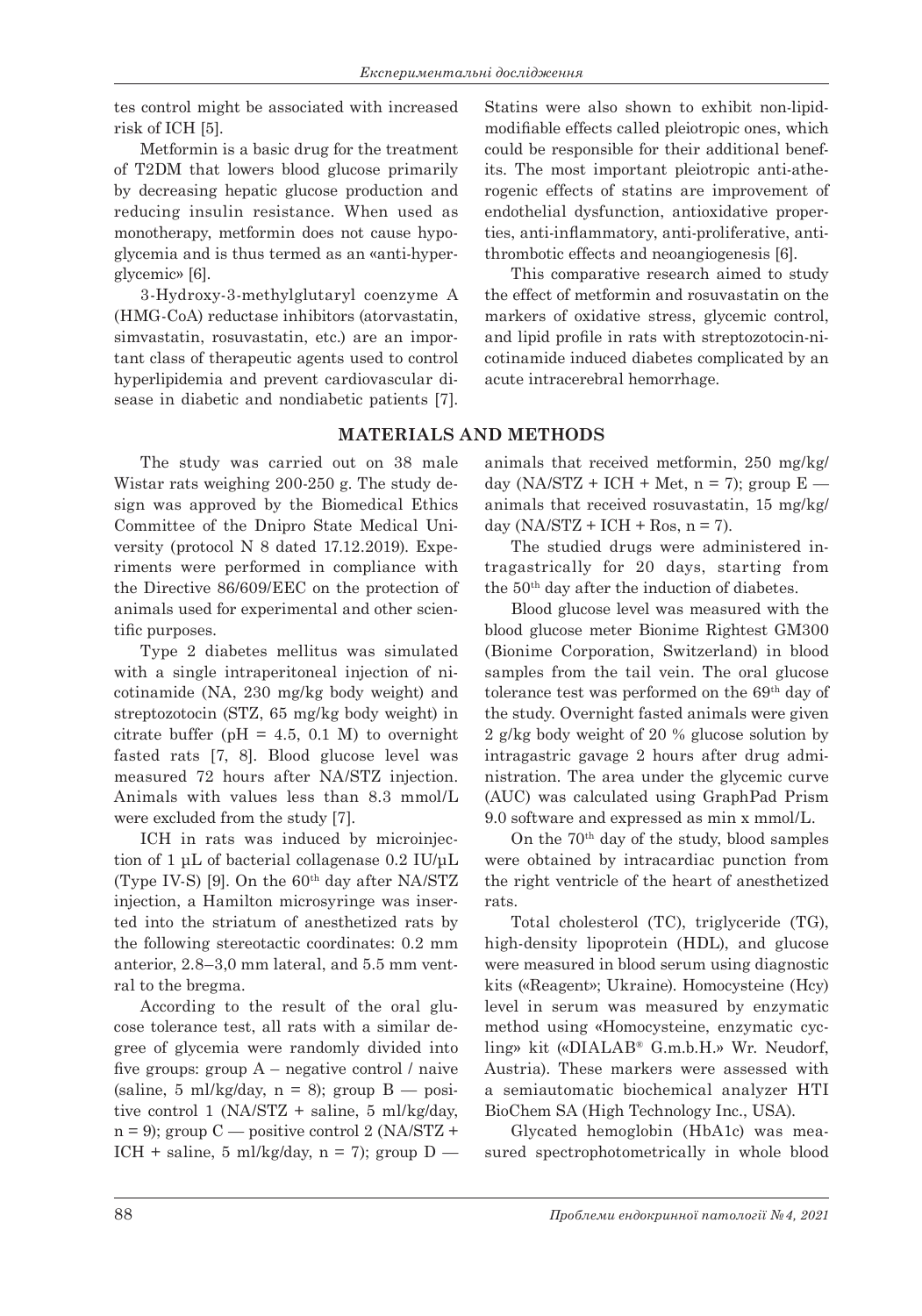samples using a standard HbA1c kit («Reagent», Ukraine). The principle of the method is based on the presence of 1-deoxy-1(N-valyl) fructose in а stable form of HbA1c. Further, it is dehydrated by phosphoric acid to 5-hydroxymethyl-2-furaldehyde that forms a color complex with 2-thiobarbituric acid with the maximum absorption at 443 nm [10]. The content of HbA1c was expressed as μmol fructose/g Hb.

The markers of oxidative modification of proteins (aldehydephenylhydrazones (APH) and ketonephenylhydrazones (KPH)) were evaluated spectrophotometrically by the method of B. Halliwell at 270 nm and 363 nm [11]. The content of carbonyl derivatives of oxidized proteins was expressed in units of optical density per mg of protein.

The results of the study showed that NA/ STZ-treated rats had increased HbA1c levels by 37.3 % ( $p < 0.05$ ) compared to the animals in the negative control group on the 70<sup>th</sup> day of the experiment. Whereas this marker was higher by 53.9 % ( $p < 0.001$ ) in rats with T2DM and ICH as compared to the negative control group (Fig. 1A). Metformin, but not rosuvastatin, significantly reduced HbA1c levels by 20.3 %  $(p < 0.05)$  in comparison with group B (positive control 1), and by 28.9 % ( $p < 0.01$ ) in comparison with group C (positive control 2). The difference in HbA1c levels between group E and group C was statistically insignificant.

Fig. 1B shows the changes in blood glucose AUC in all groups of rats on the  $69<sup>th</sup>$  day of the experiment. According to the data obtained, the course of T2DM (group B) led to the development of glucose tolerance, as evidenced by an increase in glycemic AUC by  $58.1 \%$  (p < 0.001). Moreover, modeling ICH (group C) did not affect glucose tolerance in this test significantly, and AUC value was higher by 75 % ( $p < 0.001$ ) as compared to the negative control group.

Additionally, it was found that the development of T2DM in rats led to a significant increase in basal glycemia, but ICH did not affect its severity. Under these conditions, none of the studied drugs had a hypoglycemic effect (Fig. 1C).

It should be noted that administration of rosuvastatin, in contrast to metformin, had no

The level of advanced glycated end products (AGEs) was measured by fluorescence method [12], using Hoefer DQ 2000 Fluorometer (USA) with fixed wavelengths (excitation/emission = 365 nm/460 nm). The results were expressed as arbitrary units (AU) per mg of protein.

Statistical data analysis was performed by GraphPad Prism 9.0 (GraphPad Software, Inc., La Jolla, CA, USA, GPS-2169913-THSG-DF1FF). All results are expressed as mean  $(M) \pm SD$ . Statistical significance (p < 0.05) was determined by a two-tailed Student t-test or one-way ANOVA for normally distributed variables; and Mann–Whitney U-test or Kruskal–Wallis H-test for non-normally distributed variables.

## **RESULTS AND THEIR DISCUSSION**

effect on the markers of glycemic control in rats with acute ICH with T2DM (Fig. 1A, 1B, 1C).

According to the data in Table, the diabetic animals were characterized by changes in lipid profile. Interestingly, there was a moderate lowering in TC levels in rats with T2DM, which progressed under conditions of acute brain hemorrhage, and TC was decreased by 22.2 % ( $p < 0.05$ ) in comparison with the negative control group. Moreover, TG levels were 31.4 % higher ( $p < 0.05$ ), and the high-density lipoprotein (TG/HDL) ratio was 73.3 % higher  $(p < 0.05)$  than the values of intact animals. The ratio of triglyceride to TG/HDL is considered as a biomarker of insulin resistance and atherogenicity [13, 14]. And the change of this marker could be an additional confirmation of T2DM and atherogenesis in our study. Metformin did not affect TC levels but reduced TG content by 20.2 % ( $p < 0.05$ ) and TG/HDL ratio by 31.9 % ( $p < 0.05$ ) in comparison with the group of animals with ICH. Whereas, administration of rosuvastatin, in contrast to metformin, resulted in the reduction of TC levels by 16.5 % ( $p < 0.05$ ) as compared to the intact rats. Also, rosuvastatin significantly reduced TG content by 33.6 % ( $p < 0.01$ ) and the atherogenicity index (TG/HDL) by 39.4 %  $(p < 0.05)$ , which indicates its primarily antiatherogenic activity.

Homocysteine, as a predictor of endothelial dysfunction and atherogenesis, also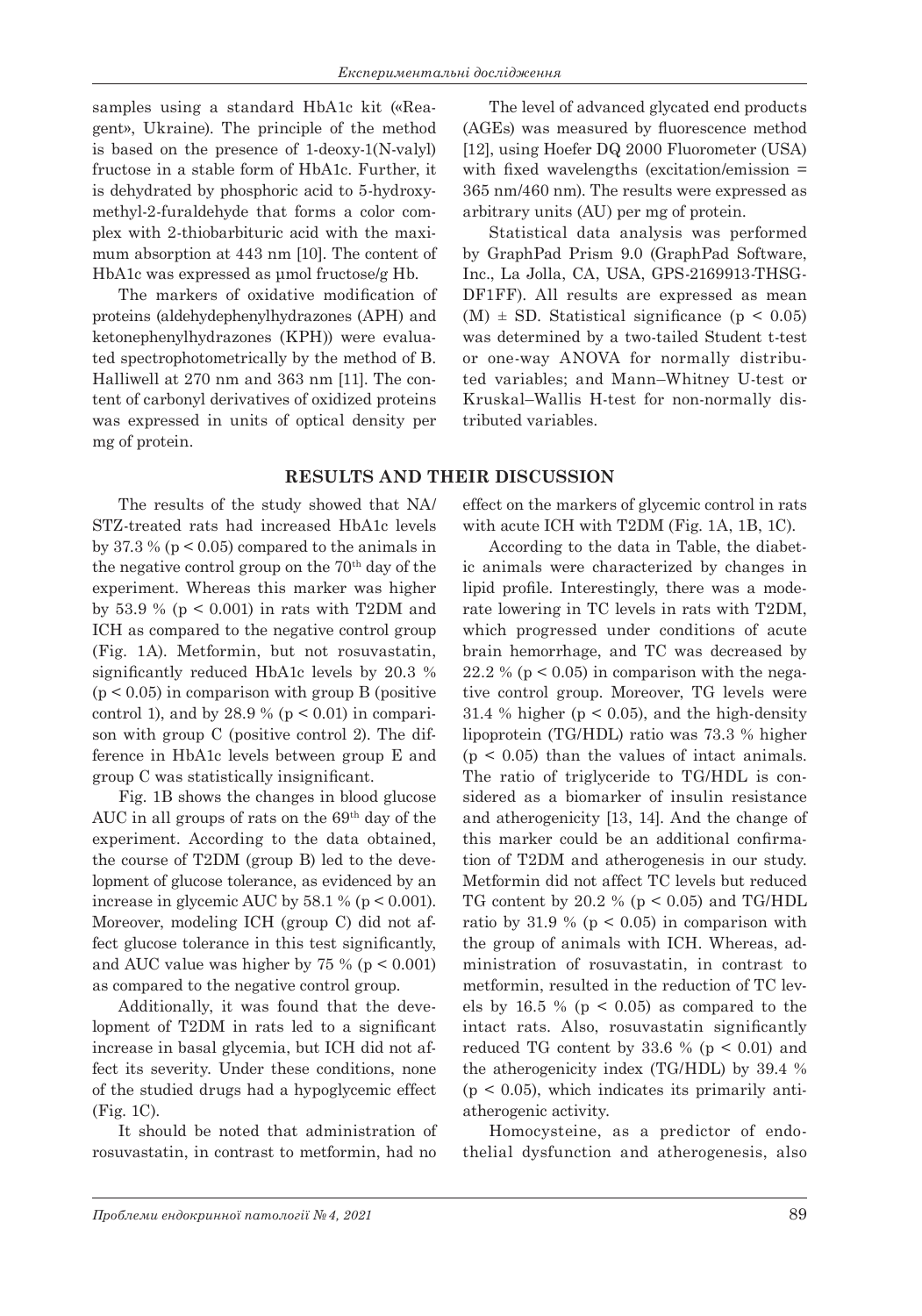

Fig. 1. Effects of metformin and rosuvastatin on the markers of glycemic control in rats with T2DM and ICH. All data are presented as  $M \pm SD$ .  $A$  — HbA1c level (on the 70<sup>th</sup> day of the experiment).  $B$  — glycemic AUC (on the 69<sup>th</sup> day of the experiment). C — serum glucose level (on the 70th day of the experiment). *Notes:*  $* - p < 0.05$ ,  $* - p < 0.01$ ,  $* + - p < 0.001$ .

showed a clear upward trend in diabetic rats, with acute ICH having no effect on its level (Fig. 2A). Experimental treatment with the studied drugs also did not affect homocysteine content in rats with T2DM and ICH.

Acute ICH in rats with T2DM led to a statistically significant rise in the advanced glycated end products (AGEs) level by 53.9 %  $(p < 0.01)$  in comparison with the negative control group (Fig. 2B). At the same time, there was an increase in the content of the markers of oxidative modification of proteins (APH and KPH) by 10.5 % (p < 0.01) and 38.7 %  $(p < 0.001)$ , respectively (Fig. 2C). It should be

noted that both metformin and rosuvastatin almost equivalently reduced AGEs levels in serum by  $35.4\%$  (p < 0.05) and  $35.1\%$  (p < 0.05). Whereas none of the studied drugs affected the APH content and only metformin reduced the KPH content by 21.2 % ( $p < 0.05$ ).

The results of this study show that acute ICH in rats with T2DM may impair glucose and lipid metabolism, and additionally contribute to the development of oxidative or carbonyl stress in the blood. Although the obtained differences between the groups of positive control were characterized only by a persistent trend. It should be noted that the studied drugs exhi-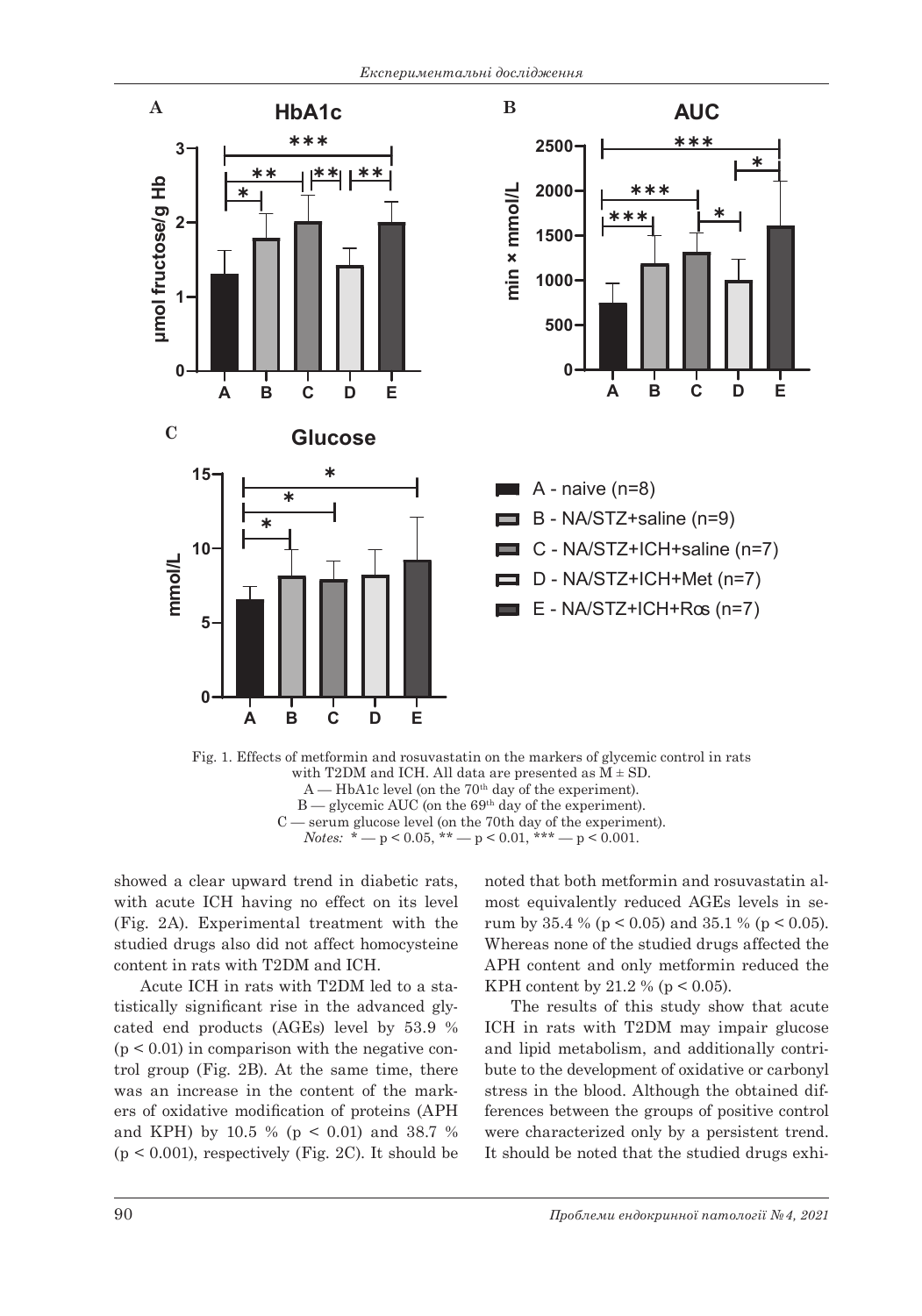Table

| Experimental groups, n               | TC, mmol/l         | HDL, mmol/l                   | TG, mmol/l                   | <b>TG/HDL</b>            |
|--------------------------------------|--------------------|-------------------------------|------------------------------|--------------------------|
| Negative control, saline $(n = 8)$   | $2,34 \pm 0,389$   | $0.43 \pm 0.098$              | $0,53 \pm 0,114$             | $1,32 \pm 0,162$         |
| Positive control 1, $(n = 9)$        | $2.07 \pm 0.289$   | $0,39 \pm 0,098$              | $0.54 \pm 0.226$             | $1,46 \pm 0,214$         |
| Positive control 2, saline $(n = 7)$ | $1,82 \pm 0,393*$  | $0.29 \pm 0.079**$            | $0.69 \pm 0.150^{\#}$        | $2,73 \pm 0,533*$        |
| Metformin, $(n = 7)$                 | $2,05 \pm 0,285$   | $0,35 \pm 0,104$              | $0.55 \pm 0.100^{\text{me}}$ | $1,73 \pm 0,243$         |
| Rosuvastatin, $(n = 7)$              | $1,95 \pm 0,141^*$ | $0.40 \pm 0.068$ <sup>@</sup> | $0.46 \pm 0.133^{\text{me}}$ | $1,20 \pm 0,167^{\circ}$ |

**Effects of metformin and rosuvastatin on lipid profile in rats**  with T2DM and ICH  $(M \pm SD)$ 

*Notes:*

 $* - p < 0.05$ ,  $** - p < 0.01$  (versus Negative control);

 $\# - p < 0.05, \# \# - p < 0.01$  (versus Positive control 1);

 $@ - p < 0.05, @ @ - p < 0.01$  (versus Positive control 2).



A — homocysteine (Hcy) level. B — advanced glycated end products (AGEs). C — markers of oxidative modification of proteins (aldehydephenylhydrazones (APH) and ketonephenylhydrazones (KPH)). *Notes:*  $* - p < 0.05$ ,  $** - p < 0.01$ ,  $*** - p < 0.001$ .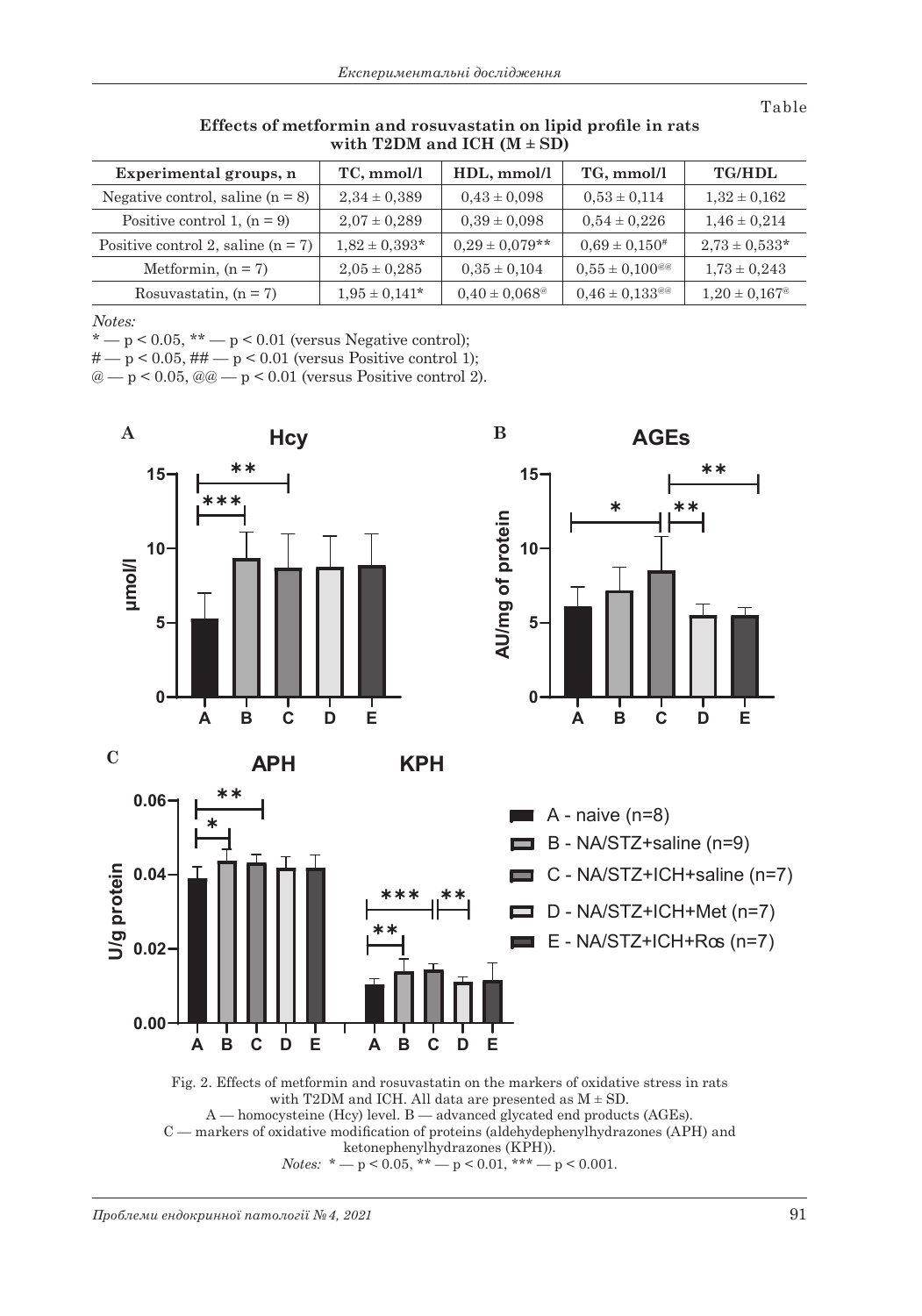bit their typical pharmacological properties rosuvastatin in relation to lipid profile, and metformin in relation to glycemic control [6, 7]. Moreover, the effect of metformin, in contrast to rosuvastatin, on the manifestations of carbonyl stress was not only limited to a decrease in AGEs content, but also was accompanied by a significant decrease in the levels of late markers of oxidative modification of the proteins. At the same time, both drugs did not produce any effect on homocysteine metabolism.

## **CONCLUSIONS**

- 1. Acute intracerebral hemorrhage in rats with streptozotocin-nicotinamide-induced diabetes can intensify the manifestations of oxidative stress and worsen glycemic control and lipid profile, although the obtained differences were characterized only by a persistent trend.
- 2. Under these conditions, rosuvastatin improves lipid profile and reduces the levels of advanced glycated end products in serum but
- 1. Mashayekhi-Sardoo H, Atkin SL, Montecucco F, Sahebkar A. *Biomed Res Int* 2021;2021: 6698743. https://doi. org/10.1155/2021/6698743.
- 2. Butko Y, Tkacheva O, Gorbach T. *Curr Issues Pharm Med Sci* 2013;26(4): 372-375. https://doi.org/10.12923/ j.2084-980X/26.4/a.03.
- 3. Menini S, Iacobini C, Vitale M, et al. *Cancers (Basel)* 2021; 13(2): 313. https://doi.org/10.3390/cancers 13020313.
- 4. Nair D, Nedungadi D, Mishra N, et al. *Biomed Chromatogr* 2021;35(6): e5065. https://doi.org/10.1002/bmc. 5065.
- 5. Saliba W, Barnett-Griness O, Gronich N, et al. *Diabetes Care*. 2019;42(4): 682-688. https://doi.org/10.2337/dc18- 2472.
- 6. Rondi S, Peddolla R, Venisetty RK. *J Adv Pharm Technol Res* 2014;5(2): 78-83. https://doi.org/10.4103/ 2231-4040.133429.
- 7. Potârniche AV, Dreanca AI, Sarpataki O, et al. *Rev Rom Med Vet* 2018;28(2): 22-26.
- does not affect glycemia and content of the markers of oxidative modification of proteins.
- 3. Metformin reduces oxidative stress as well as improves both glycemic status and triglyceride level in rats with type 2 diabetes mellitus and intracerebral hemorrhage.
- 4. Metformin and rosuvastatin do not affect hyperhomocysteinemia caused by type 2 diabetes mellitus.

## **REFERENCES**

- 8. Ghasemi A, Khalifi S, Jedi S. *Acta Physiol Hung* 2014; 101(4): 408-20. https://doi.org/10.1556/APhysiol.101. 2014.4.2.
- 9. Chen J, Xu X-M, Xu Z, Zhang J. Animal Models of Acute Neurological Injuries. *Springer International Publishing.* Second ed. 2019. 544 p. https://doi.org/10. 1007/978-3-030-16082-1.
- 10. Gabbay KH, Sosenko JM, Banuchi GA, et al. *Diabetes* 1979; 28(4): 337-40. https://doi.org/10.2337/diab.28. 4.337.
- 11. Vizir VA, Makurina GI. *Zaporozhye Medical Journal* 2016;4(97): 21-28. https://doi.org/10.14739/2310-1210. 2016.4.79730.
- 12. Münch G, Keis R, Wessels A, et al. *Eur J Clin Chem Clin Biochem* 1997;35(9): 669-77. https://doi.org/10.1515/ cclm.1997.35.9.669.
- 13. Ho CI, Chen JY, Chen SY, et al. *Clin Nutr* 2015;34(5): 874-80. https://doi.org/10.1016/j.clnu.2014.09.007.
- 14. Çoban EK. *Sisli Etfal Hastan Tip Bul* 2018;52(3): 201- 205. https://doi.org/10.14744/SEMB.2018.83097.

#### THE IMPACT OF METFORMIN AND ROSUVASTATIN ON THE MARKERS OF OXIDATIVE STRESS, GLYCEMIC CONTROL , AND LIPID PROFILE IN RATS WITH STREPTOZOTOCIN-NICOTINAMIDE-INDUCED DIABETES AFTER ACUTE INTRACEREBRAL HEMORRHAGE

**V. I. Zhyliuk, A. E. Lievykh, A. I. Shevtsova, V. A. Tkachenko, Yu. V. Kharchenko, A. H. Myronenko**

> *Dnipro State Medical University, Dnipro, Ukraine vzhyliuk@gmail.com*

Hyperproduction of highly active carbonyl compounds and reactive oxygen species initiates the development of oxidative stress in various pathological conditions and protein carbonylation is considered to be one of the key factors in the progression of diabetes mellitus and associated complications.